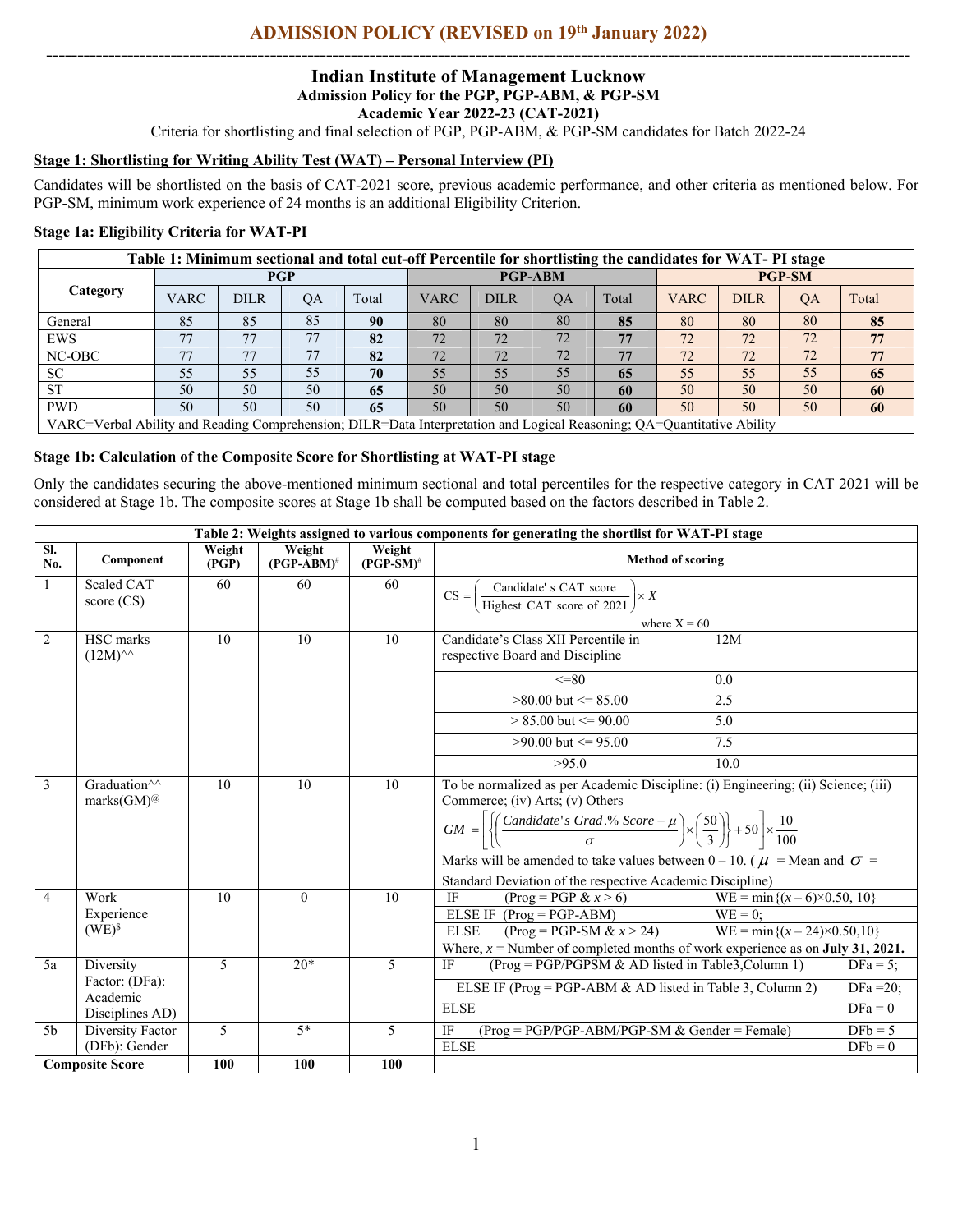# *Notes to Table 2:*

*@ For the candidates appearing in their final year examination, the marks up to one year before the final examinations (for instance, up to the second year for a three-year degree course, and up to the third year for a four-year degree course) shall be considered for the entire admission process. However, such candidates will still have to secure the minimum percentage of marks in their graduation examination as per the CAT 2021 eligibility criteria.*

*\* the maximum marks for the diversity factors (DFa and DFb) cannot exceed 20 for PGP-ABM program.* 

*# the candidates seeking admission to PGP-ABM/ PGP-SM programs need to fill up and submit 'special PGP-ABM/ PGP-SM form' mandatorily, by the stipulated deadline. Else, such candidates shall not be considered for WAT-PI process for PGP-ABM/ PGP-SM programs.* 

*\$ the work experience, as on July 31, 2021, entered at the time of CAT-2021 registration will be considered as final for the admission process. In the case of work experience in fractional months at more than one organization, a sum of 30 calendar days (across organizations) will be considered as one complete month. The work experience will be verified based on the relevant documents (including experience certificate, appointment letter/relieving letter, first & last pay slips, bank statement, etc.) to be produced by the candidate at the time of WAT-PI and subsequent admission related processes.* 

*^^ For the calculation of aggregate percentage for HSC, the marks obtained for all the subjects, which appear on the mark-sheet, will be considered. The same rule will apply for the calculation of aggregate percentage for graduation if the aggregate marks/ percentage for the course is not provided. In case the marks obtained are not available, the CGPA will be converted into equivalent percentage as per the conversion formula/norms provided by the board/university/institution. In case a conversion formula is not provided by the university/ institution, the obtained CGPA computed as the percent of maximum cumulative grade points shall be considered the aggregate percentage. In the cases where both the marks obtained and CGPA are provided in the mark-sheet(s), the 'marks obtained' will be considered for the calculation of aggregate percentage for graduation.* 

| <b>Table 3: Academic diversity</b>                                |                                                                       |  |  |  |  |  |
|-------------------------------------------------------------------|-----------------------------------------------------------------------|--|--|--|--|--|
| Academic Disciplines (AD) for PGP/ PGP-SM Program                 | <b>Academic Disciplines (AD) for PGP-ABM Program</b>                  |  |  |  |  |  |
| Arts/Humanities (including Anthropology, Archaeology,             | Agriculture: (including Agriculture, Agronomy, Soil Science,          |  |  |  |  |  |
| Education, Fine Arts (Dance, Music, Painting), Geography,         | Agricultural Biochemistry, Agricultural Economics, Agricultural       |  |  |  |  |  |
| History, Journalism, Languages, Library Science, Literature,      | Extension, Plant Breeding and Genetics, Entomology, Plant             |  |  |  |  |  |
| Philosophy, Political Science, Psychology, Public Administration, | Pathology)                                                            |  |  |  |  |  |
| Social Work/Welfare, Sociology)                                   |                                                                       |  |  |  |  |  |
| <b>Commerce/Economics:</b> (including Accountancy, Auditing,      | Biology, Biochemistry, Biotechnology<br>Science:<br><i>(includes)</i> |  |  |  |  |  |
| Banking, Business Mathematics, Business Administration,           | Biotechnology Engineering), Botany, Home Science, Life Science,       |  |  |  |  |  |
| Business Organization, Commerce, Economics, Economic              | Zoology                                                               |  |  |  |  |  |
| Development and Planning, Public Administration, Public           |                                                                       |  |  |  |  |  |
| Finance, Secretarial Practices)                                   |                                                                       |  |  |  |  |  |
| Chartered Accountancy, Cost and Works Accountancy, Company        | Animal Husbandry/Fisheries                                            |  |  |  |  |  |
| Secretaryship                                                     |                                                                       |  |  |  |  |  |
| Computer Application                                              | Dairy Science/Technology                                              |  |  |  |  |  |
| Education (including Physical Education and Sports)               | Forestry                                                              |  |  |  |  |  |
| Law                                                               | Food Technology, Food Technology & Management                         |  |  |  |  |  |
| Medicine/Dentistry                                                | Horticulture                                                          |  |  |  |  |  |
| Pharmacology/Pharmacy                                             | Rural Studies/Rural Sociology/Rural Cooperatives/Rural Banking        |  |  |  |  |  |
| Sciences (including Biology, Chemistry, Mathematics, Physics,     | <b>Agricultural Engineering</b>                                       |  |  |  |  |  |
| Statistics)                                                       |                                                                       |  |  |  |  |  |
|                                                                   | Veterinary Science                                                    |  |  |  |  |  |

#### **Stage 1 c: Scheduling for WAT-PI**

The composite score (based on Stage 1b) for the candidates who qualify in Stage 1a, and the shortlist for WAT-PI process shall be available on our official website www.iiml.ac.in. Such candidates shall be required to fill-in and submit the WAT-PI form online by the stipulated deadline. The candidates, who fail to submit their WAT-PI form online by the prescribed time limit, shall not be allowed for the WAT-PI process. Furthermore, no queries in this regard shall be entertained by IIM Lucknow. **Candidates are advised to check the official website of IIM Lucknow (www.iiml.ac.in) regularly after the declaration of CAT-2021 result for the updates/ notifications related to the admission process.**